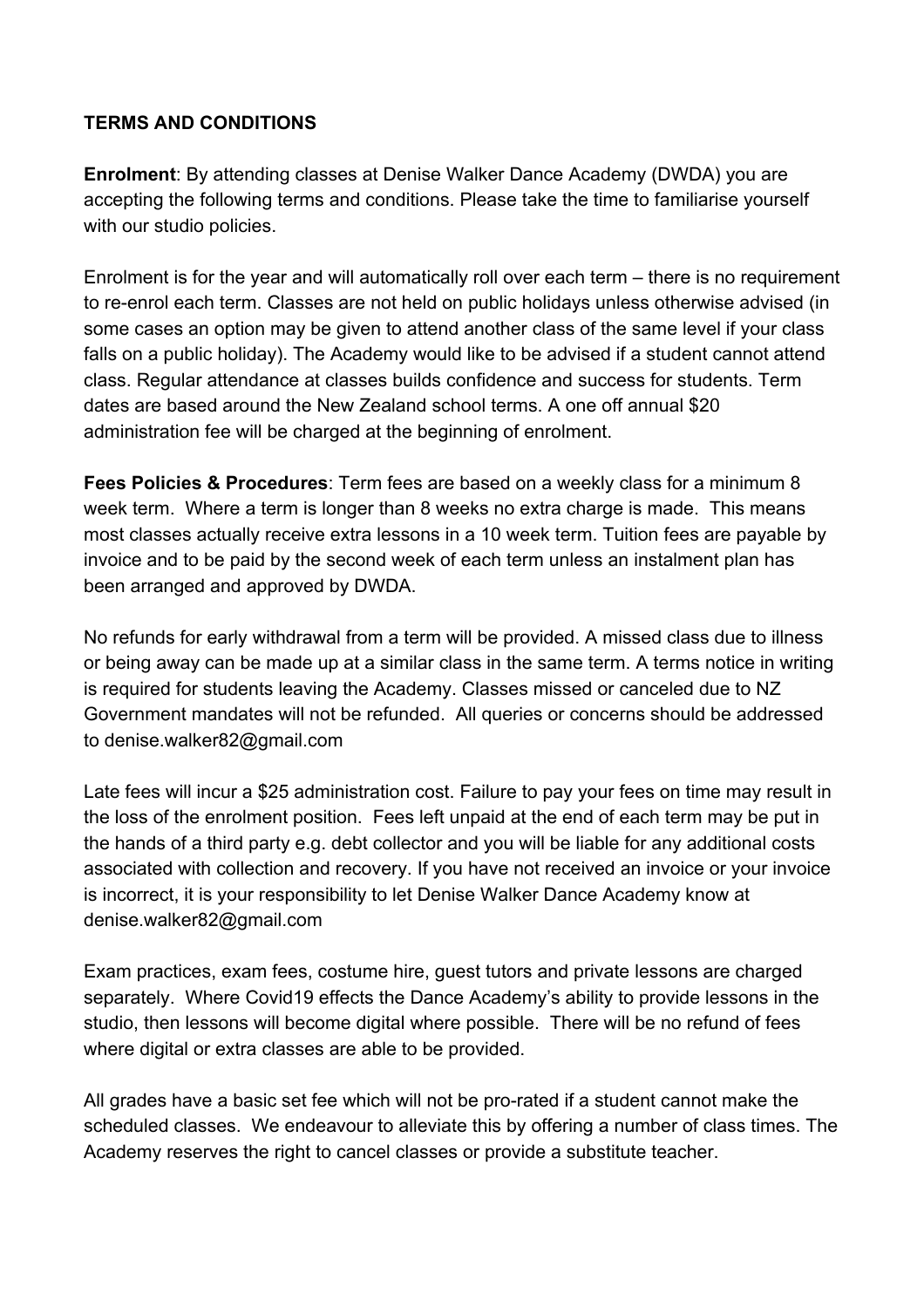**Parents' Responsibility:** It is the responsibility of the parent/guardian or adult student to be aware of all DWDA school activities, such as rehearsals, replacement classes, and dates the school is open or closed. DWDA exam and term details are sent via facebook, email and/or paper notices. Please ensure that you provide your most convenient contact details and read all notifications. We also have a private facebook page called DWDA Dance Families available for the latest dance information and updates. Please make sure you have access to this page. It is the responsibility of parents to advise DWDA promptly of any changes in address, telephone and email addresses.

Students should arrive at the Academy with adequate time to dress or prepare properly. Students are asked to wait quietly until the commencement of their class when they will be called into the studio. It is the parents/guardian's responsibility to notify the Academy if a student cannot attend class. We cannot stress enough that regular attendance at classes builds confidence and success for students. All students must be appropriately dressed for class with the correct dance footwear. All students, except adults, must purchase and wear the correct DWDA regulation uniform for their grade and/or genre if required within the first term of starting classes. Hair should be neatly groomed and secured off the dancer's face. Any student inappropriately dressed or groomed will not be able to participate in class activities due to health and safety regulations.

All students should bring a water bottle and hand towel to each class. No food or drink may be brought into the studio, with the exception of water. Kitchen facilities are for DWDA staff only unless prior permission has been given.

**Care of Students**: The Dance Academy and Teachers are not responsible for providing before or after class care for students left for long periods of time. A parent/guardian of a student under the age of 5 are to remain at the class location. Please do not allow your children to play and run around outside in the carpark or inside the studio itself. All parents must take care driving slowly in, out and around the studio premises. We take the safety and health of our students seriously.

**Behavioural Expectations:** Any damage done to DWDA property will be the individual's financial responsibility. You will be required to pay for any repairs necessary as a result of the incident. Students must not run in the studio spaces or touch any stereo or class equipment without teachers' permission. Respect for DWDA premises/halls, for other students and DWDA staff is expected. No eating allowed in the students changing rooms. All students and parents/caregivers must show respect towards the teacher at all times during the class.

**Class Attendance Policy:** Regular class attendance is vital for students to develop and keep up with their syllabus work. If you are going to be late or not able to attend your class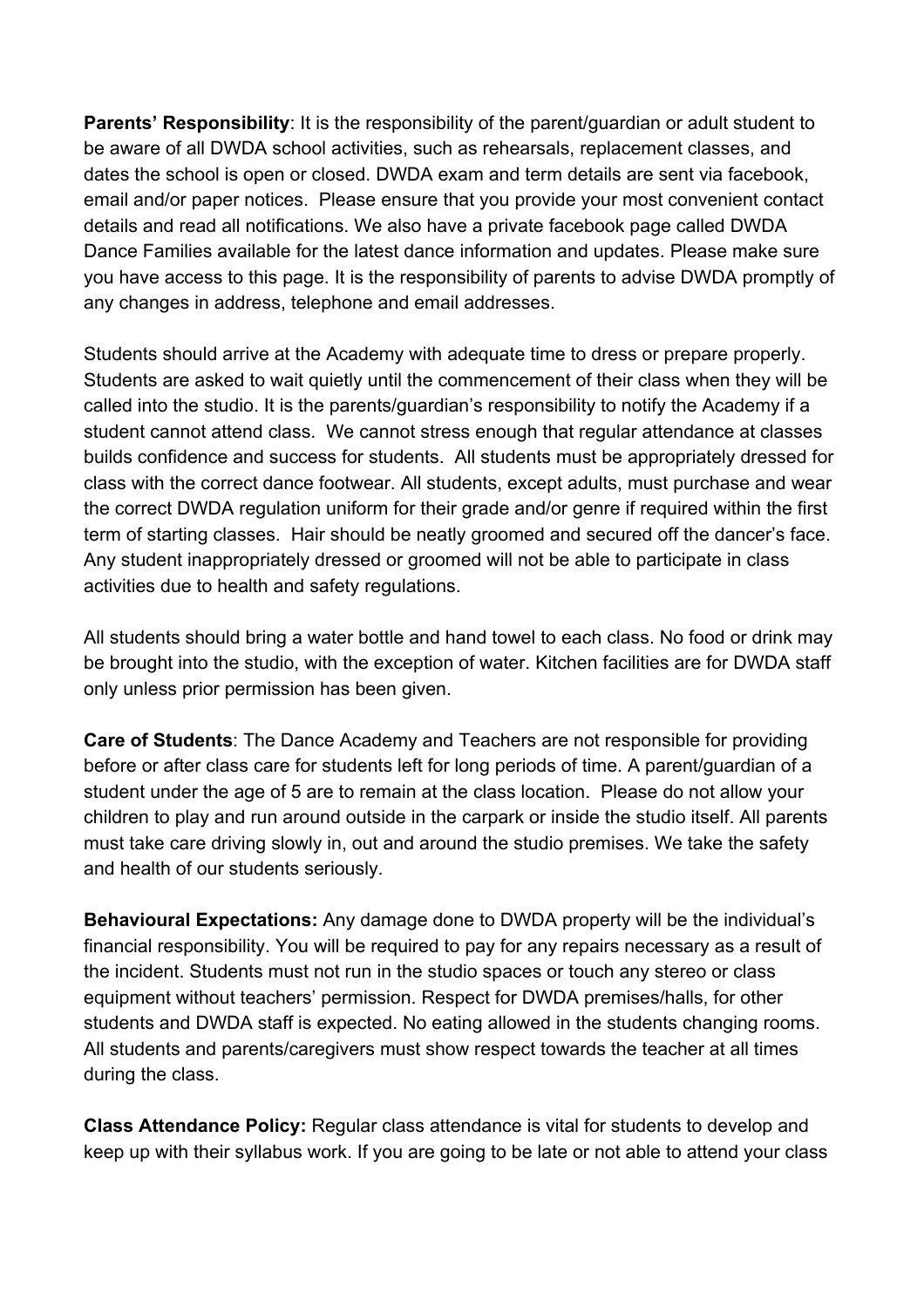a parent/caregiver please advice DWDA prior to class beginning whenever possible. If a class has started wait until music has stopped and knock on the door before entering.

## **Examinations, Presentations and Awards:** Student participation in

exams/awards/medals are highly recommended but not compulsory. All classes that are working to a syllabus are taught with the intention of students working towards sitting an examination during the course of the year. Students will be entered into examinations at the discretion of the teacher and in consultation with students and parents/caregivers. This gives each student a goal to work towards, confidence, a sense of achievement and the chance to have their skills formally recognised.

Examination fees and Exam Rehearsals are in addition to term fees. Exam fees are not refundable except in cases of injury, with a medical certificate and according to the Syllabus body's own terms and conditions.

**Dance Uniform:** All students should wear the correct DWDA uniform that is required for their jazz, ballet or contemporary classes. These can be purchased direct from the dance school or ordered from our website. Samples sizes are available to try on at our Waikanae studio before ordering. All shoes must be properly fitted by DWDA staff. Please contact us for an appointment if you require a fitting, we cannot run fittings during class time as this holds up class time. Hair must be tied back off the face at all times.

**Choreography**: Choreography for classes, performances and competitions remain the artistic and intellectual property of Denise Walker Dance Academy Teachers and/or the Syllabus providers. Choreography must not be copied or used without prior permission of DWDA. Students who leave the Academy are not permitted to perform any choreography that was developed specifically for them by Denise Walker Dance Academy teachers as a competition solo, part of a team/group or as a show piece without prior permission.

**Photography and Videoing Policies**: As a condition of enrolment your child may be videoed or photographed during classes by their teacher. This may be used in publicity for studio promotions or for students training purposes. However, if you don't want your child photographed please let us know.

No personal videos or photos are to be taken by parents/guardians of any student during their class or concerts unless approved by the Academy. This is for the safety and well-being of each individual student and to ensure DWDA comply with the Privacy Act 2020 regulations. All DWDA choreography is copyrighted and cannot be re-produced in any way.

**Private lessons**: If you cannot make a private lesson due to unforeseen circumstance, like sickness then a minimum of 3 hours notice is required otherwise it will be charged for. Every effort will be made to reschedule the class however this is not guaranteed. All other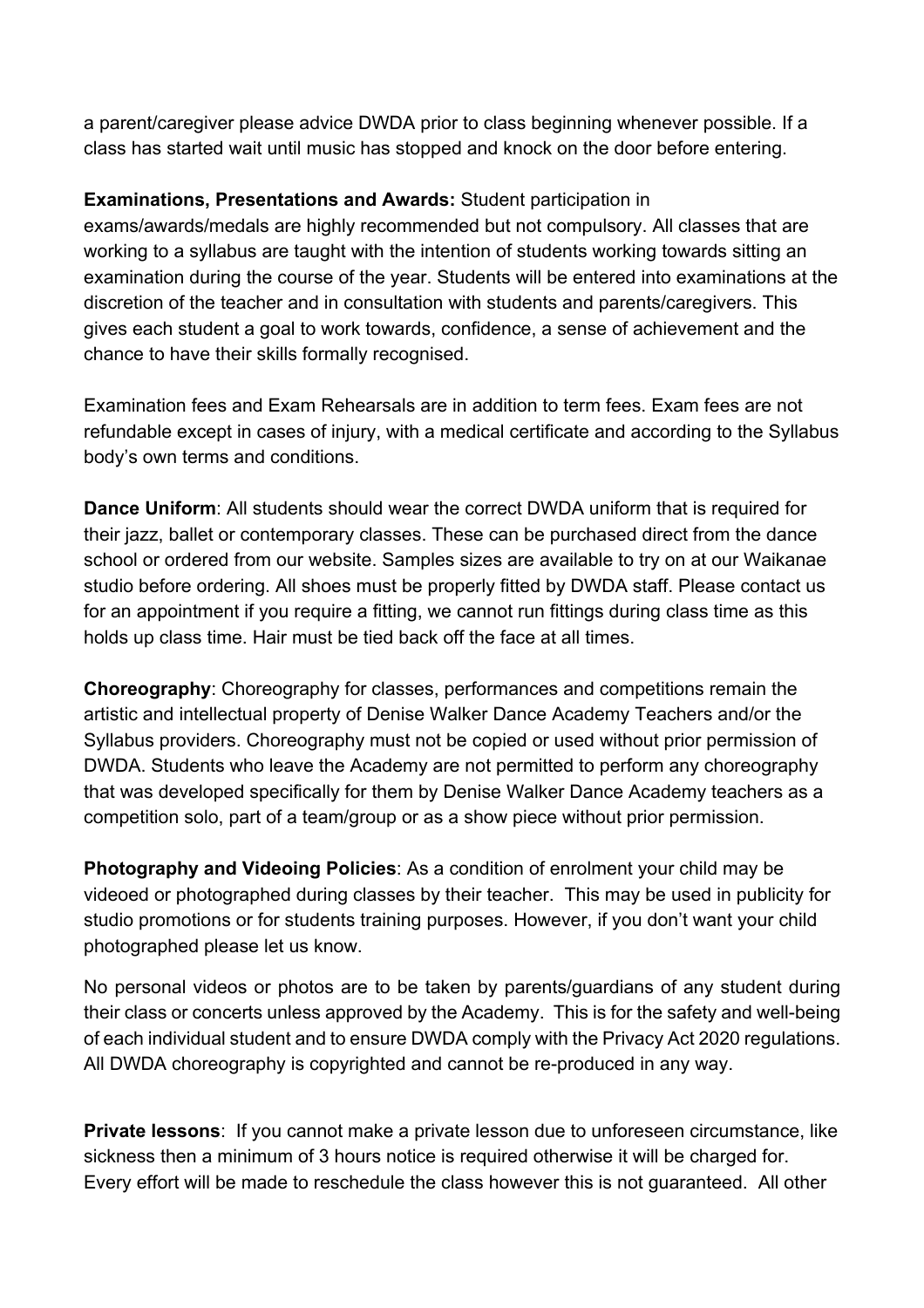circumstances require a minimum of a 1 day notice period to cancel a lesson otherwise it will be charged for.

**Lost property**: DWDA does not accept responsibility for loss or damage to personal property. Please make sure all uniform items are named. Any items found will be placed in lost property box in the foyer. Any items that are not claimed by the end of the term will be disposed of.

## **Concert & Costume Policies & Procedures.**

It is not compulsory for a student to be involved in our DWDA concert performances, however it is highly encouraged. Students participating in the concert are required to attend extra rehearsals, dress rehearsals and all performances however there is no extra costs for these classes unless advised by the tutor.

To help keep recital costs down to a minimum a small costume hire fee will be charged students well in advanced. Notice must be given at that time by a parent/guardian if no costume is required because of non-participation in the end of year show. Once committing to the show, no refunds for costume hire or term fees will be given.

Parent and caregivers are permitted backstage and in the changing room area if they are an allocated helper for that performance. Non-helpers are asked to leave due to the theatre safety regulations for maximum numbers allowed backstage. All children are supervised during concert rehearsals and performances and are required to sign in and sign out.

## **Health and Safety/Waiver Statement:**

DWDA will aim to provide a safe learning environment to reduce the risk of injury. It should be recognised by all students, parents/guardians that dance by its very nature carries a risk of injury or accident.

DWDA will not be liable in any way for an injury sustained through participation in classes or related activities. Dance training may involve physical 'hands on' adjustment of the student's body by the tutor if a student's needs help correcting alignment and correcting positions to improve technique.

Unless notified to the contrary, it is understood that the parent/guardian grants permission for the tutor or staff of DWDA to authorise any emergency medical care deemed necessary whilst on site. It is the student, parent/caregiver's responsibility to notify the teacher before the class starts of any prior injury, medical condition or treatment which may prevent a student's full participation in class.